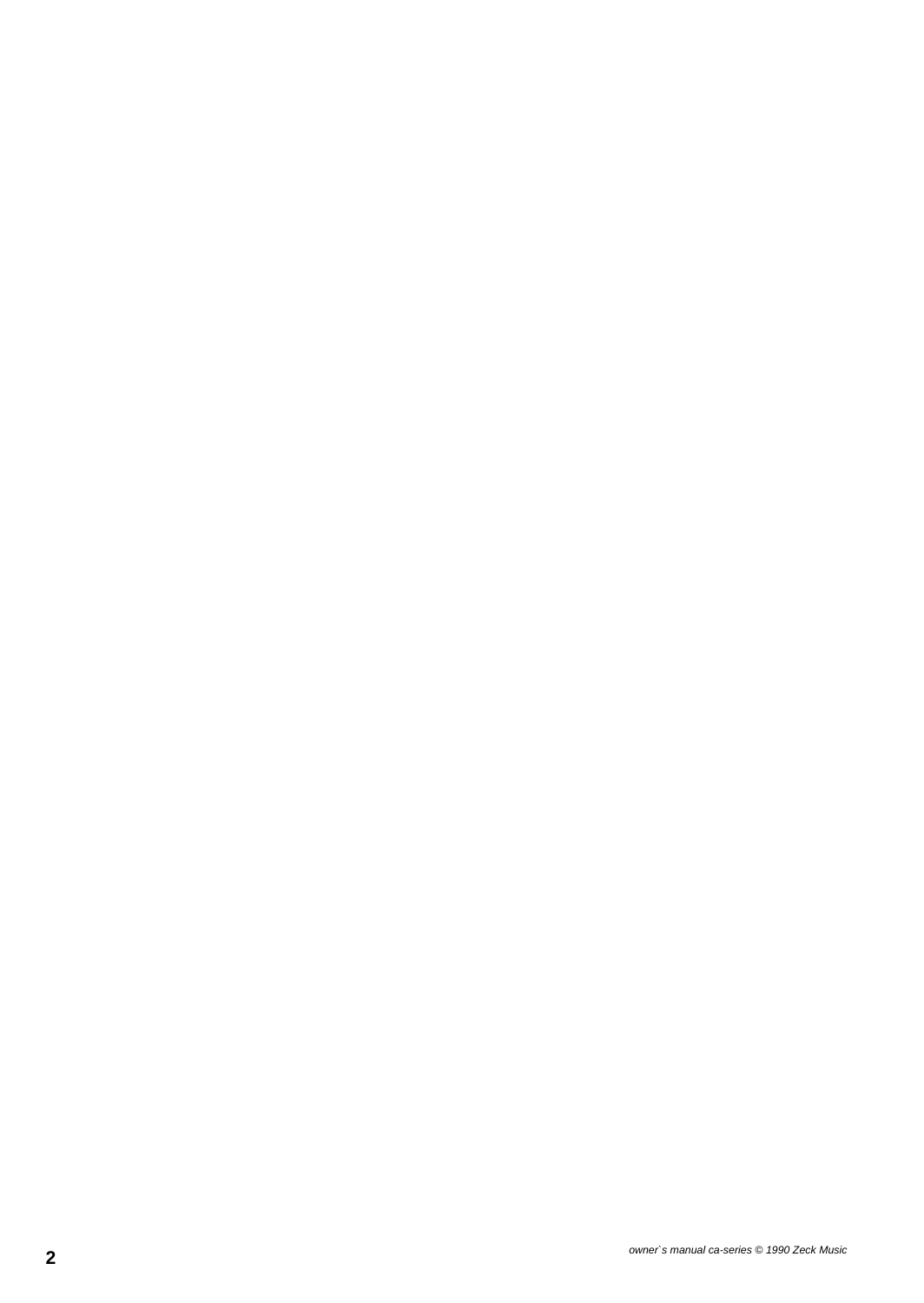

## **Zum Thema Endstufen**

Zeck- Endstufen sind inzwischen zu einem Begriff für jeden Musiker geworden: bis Ende 1989 hatten sich mehr als 12 000 Musiker für eine Zeck-Endstufe entschieden . Die Gründe für diesen Erfolg liegen auf der Hand - Zeck-Endstufen stehen für höchste Zuverlässigkeit, beste Klangqualität, große Leistungsreserven und - Zeck-Endstufen sind bezahlbar.

Wir wollen diesen Erfolg fortsetzen durch eine Maßnahme, die vor allem der Klangqualität und der Zuverlässigkeit zugute kommt:

#### Zeck dy loc-Technologie

Gute Endstufen zeichnen sich vor allem durch drei wesentliche Punkte aus:

- $\bullet$  Zuverlässigkeit
- **L e i s t u n g s v e r m ö g e n**
- **Sauberkeit der Signalwiedergabe (HiFi)**

#### **Z u v e r l ä s s i g k e i t**

Das heißt zunächst einmal, daß die Endstufe unter normalen Bedingungen problemlos arbeitet und auch bei Dauerbetrieb die angegebene Nennleistung bringt. Weiter muß eine Endstufe so abgesichert sein, daß sie bei einem falschen Betriebszustand sich nicht selbst zerstört.

Was ist ein falscher Betriebszustand?

#### **Kurzschluß**

Es kommt immer wieder vor, daß bei einem laufenden Konzert ein Musiker oder ein begeisterter Zuschauer über ein Boxenkabel stolpert und dabei den Stecker in der Box abknickt, wobei das Kabel kurzgeschlossen wird. Für die Endstufe bedeutet dies Kurzschluß bei Vollast. Bei schlecht abgesicherten Geräten zerstört der plötzlich fließende Überstrom die Endtransistoren.

Gute Endstufen begrenzen den Strom, der über diese plötzlich entstandene Null-Ohm-Brücke fließen will und schützen sich so vor Selbstzerstörung.

#### **Leerlauf**

Beispiel: Das Equipment ist aufgebaut, der Soundcheck soll beginnen. Die Endstufe steuert voll aus, die 'Clip' LED leuchtet, aber es kommt kein Ton. Die PA-Boxen waren noch nicht angeschlossen. Bei manchen Endstufen können in diesem Betriebszustand die Endtransistoren durchbrennen. Der Grund dafür liegt oft beim Netzteil. Durch schwach dimensionierte Netzteile ist die Spannung, die bei Leerlauf an den Transistoren anliegt, wesentlich höher als bei Lastbetrieb. Man bezeichnet solche Netzteile als "weich". Bei guten Endstufen ist das Netzteil "hart" ausgelegt, das heißt, die vom Netzteil gelieferte Spannung ist bei Vollast nur wenig geringer als bei Leerlauf. Außerdem besitzen bei guten Endstufen alle Bausteine eine so hohe Spannungsfestigkeit, daß auch bei Leerlauf kein Element durchbrennen kann. Diese Eigenschaft einer Endstufe bezeichnet man als Leerlauffestigkeit.

## **About Power Amps**

*Zeck power amps have really made a name for themselves among musicians and by the end of 1989 12 000 musicians had chosen Zeck power amps. The reasons for this success are* obvious:

*Zeck power amps stand for highest reliability, best sound, large performance reserves and \_Zeck power amps are reasonably priced.* 

*We want to enlarge upon this success by means of a further development which enhances the quality of sound and reliability:*

#### *Zeck* dy loc*-technology*

*Good power amps feature three main qualities:*

- **•** *reliability*
- *high performance capacity*
- *clean signal reproduction (HiFi)*

### **Reliability**

*First of all this means that the power amp works faultlessly under normal conditions and that the stated nominal power rating is maintained during extended operation. The amp must also be safeguarded against self destruction under incorrect operating conditions.*

*What are incorrect operating conditions?*

#### *Short circuiting*

*Now and again a musician or an over enthusiastic spectator may stumble over a speaker cable and break it off, producing short circuiting at maximum load in the power amp. The sudden flow of surplus current destroys the transistors in poorly safeguarded equipment. Good power amps limit the current flowing back over this suddenly created zero-Ohm-bridge and thus protect themselves from self destruction.*

#### *Disconnected operation*

*Example: the equipment has been put up and the sound check is about to start. The amp is turned up and the 'clip' LED is lit \_ but there´s no sound. The PA speakers weren´t connected. This can cause the transistors in some power amps to burn out which is often due to the type of mains adaptor being used. With weakly built mains adaptors the voltage carried by the transistors during disconnected operation is considerably higher than it is under normal load. Such mains adaptors are described as `soft´. Good power amps are equipped with `hard´ mains adaptors which means that the voltage delivered by the mains adaptor is only minimally lower under normal load conditions than it is during disconnected operation. On top of this, the equipment in good power amps is resistant to voltage fluctuation so that no part should burn out during disconnected operation. We call this disconnected operation stability.*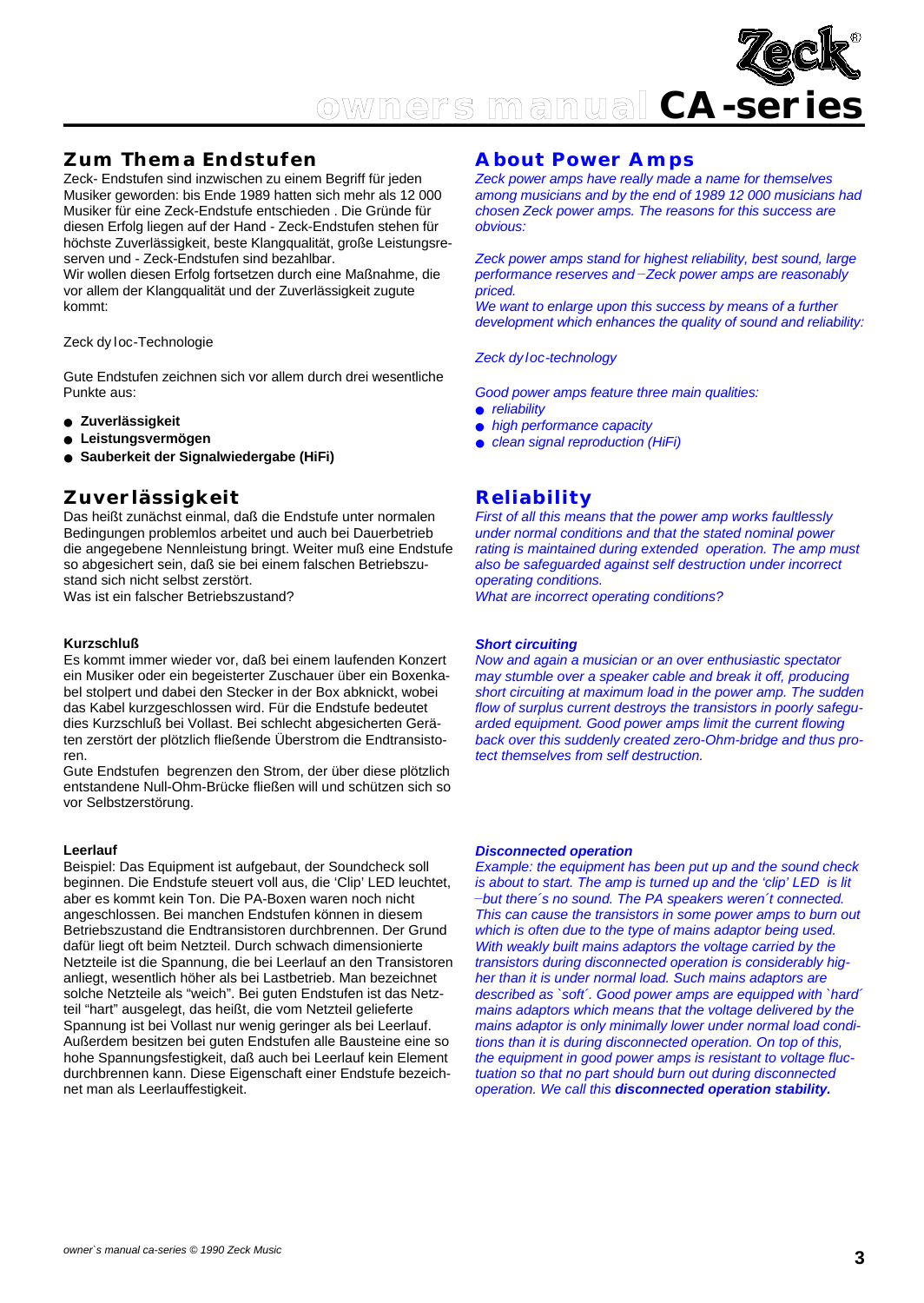

#### **Überhitzung**

Überhitzungsprobleme können unter extremen Bedingungen auftreten. Zum Beispiel bei Open-Air-Konzerten, wenn die Endstufen stundenlang bei Vollast in der prallen Sonne stehen. Auch bei mehreren Endstufen in schlecht belüfteten Racks sind Probleme möglich.

Wenn Endtransistoren zu heiß werden (110 °C und mehr); werden sie zerstört. Gute Endstufen schalten über Temperaturfühler bei Erreichen eines Grenzwertes (z.B. 85 °C) die Last ab.

Diesen drei Gefahren –**Kurzschluß**, **Leerlauf** und **Überhitzung**– muß eine gute Endstufe widerstehen können.

#### **Zeck-Endstufen** sind

- **gesichert gegen Kurzschluß** durch eine schnell eingreifende
	- Strombegrenzung, die es auch möglich macht, beliebig niedrige Impedanzen (bis 2 Ohm) anzuschließen.
- **gesichert gegen Leerlauf** durch ein extrem hartes Netzteil und hohe Spannungsfestigkeit aller Bauteile.
- gesichert gegen Überhitzung durch Temperaturmeßfühler, die oberhalb 85°C abschalten.

Eine weitere Sicherung ist bei **Zeck-Endstufen** eingebaut:

#### **Gleichspannungsschutz für die Lautsprecher.**

Wenn ein Leistungstransistor durchbrennt, steigt am Ausgang die Gleichspannung, die normalerweise bei ca. 0 Volt steht, plötzlich auf den Wert der Netzteil-Versorgungsspannung. Der Gleichstrom fließt über den Lautsprecher und kann ihn in Sekundenbruchteilen zerstören. Die Membran sitzt dann am inneren oder äußeren Anschlag total fest. Bei **Zeck-Endstufen** wird die Gleichspannung am Ausgang ständig überwacht. Beim Überschreiten eines Grenzwertes (+/– 1V) schaltet ein Relais die Lautsprecher ab.

Da wir all diesen Maßnahmen zur Sicherung der Zuverlässigkeit Vertrauen schenken, gewähren wir für alle **Zeck-Endstufen 2 Jahre Vollgarantie**. Innerhalb dieser 2 Jahre werden bei Defekten sämtliche Geräte ohne Berechnung von Material und Arbeitszeit repariert.

#### **Leistungsvermögen**

Leistungsangaben bei Endstufen sollten kritisch betrachtet werden. Manche Endstufe, die mit 400 Watt Leistung angegeben wird, stellt sich bei näherer Betrachtung als billige HiFi-Endstufe mit 2 x 100 W sinus heraus. Solche Geräte sind für den Musiker absolut ungeeignet. Zeck-Endstufen sind für den Bühnenbetrieb ausgelegt. Die angegebene Leistung ist die Nennleistung (=Sinus-Dauerleistung), das heißt, diese Leistung macht die Endstufe im Dauerbetrieb über das gesamte Frequenzspektrum von 20–20 000 Hz. Diese Angabe ist wichtig, da viele Endstufen bei 1000 Hz eine höhere Leistung bringen als beispielsweise bei 60 Hz.

#### *Overheating*

*Problems with overheating can occur under extreme conditions such as extended exposure to strong sunlight during open-airconcerts. Even when a number of power amps are being used, badly ventilated racks can cause problems. Transistors are destroyed when they get too hot (110°C and more). Good power amps switch off the load by means of a temperature feeler when it reaches a particular level (eg. 85°C).*

*These three dangers –short circuiting, disconnected operation and overheating must be safeguarded against by a good power amp.*

*Zeck power amps are:* 

- *safeguarded against short circuiting by a rapidly reacting current limiter which also facilitates connection of any lower impedances (eg. 2 Ohms).*
- *safeguarded against disconnected operation by an extremely*

*hard mains adaptor and high voltage stability in all parts.*

● *safeguarded against overheating by a temperature feeler which switches the amp off at 85°C.*

*Zeck power amps also feature another safeguard:*

*protection against direct voltage reaching the speakers. When a power transistor burns out the direct voltage, which is normally around 0 Volts, suddenly climbs to the level of the mains adaptor voltage supply. Direct voltage flows through the speakers and can destroy them within a split second. The membrane is totally frozen into the inner or outer vibration position. Zeck power amps constantly monitor direct voltage at the outputs and as soon as a level of +/– 1V is reached a relay switches the speakers off.*

*We put a lot of trust in these measures for safeguarding reliability and this is why all Zeck power amps are fully guaranteed for 2 years. Within these 2 years all defects will be repaired with no charge for materials or time.*

## **Performance Capacity**

*Statements of performance in power amps should be regarded critically. Some amps which are stated to produce 400 Watt performance reveal themselves to be cheap Hi Fi amps which only produce 100 Watts on continuous load. This sort of equipment is completely unsuitable for musicians. Zeck power amps are designed for live operation. The stated performance or continuous performance capacity over the whole frequency range from 20-20 000 Hz. This information is important as many power amps produce higher performance at 1000 Hz than, for example at 60 Hz.*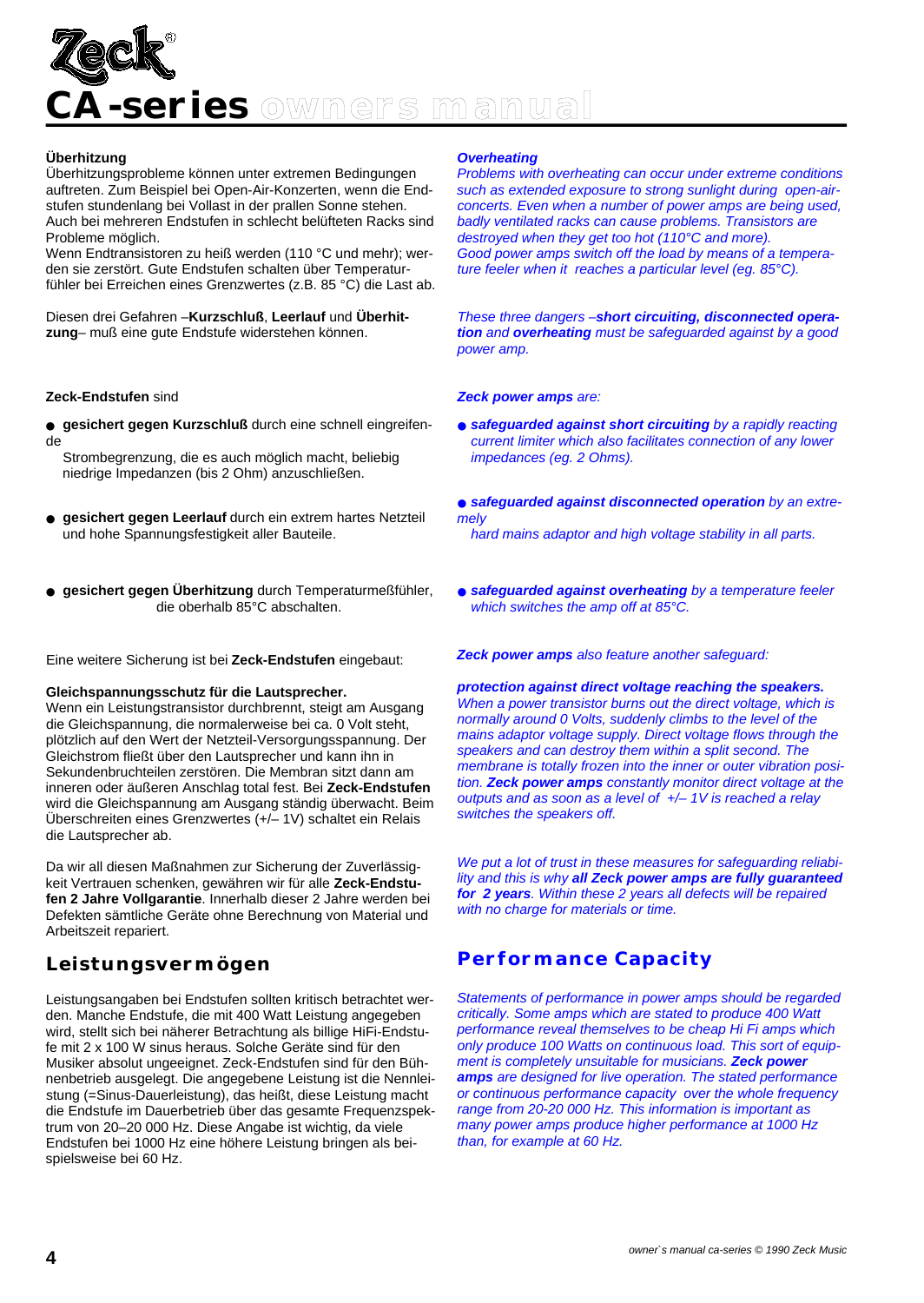

# **Wiedergabe (HiFi)**

Für die Sauberkeit der Wiedergabe gibt es mehrere Kriterien: -Klirrfaktor

- -Intermodulationsverzerrungen
- -Geräuschspannungsabstand
- -Slew-Rate und Rechteckverhalten
- -Dämpfungsfaktor

Unter **Klirrfaktor** versteht man den Anteil an zusätzlichen Obertönen, den eine Verstärkerstufe dem Originalsignal hinzufügt. Deutlich hörbar wird der Klirrfaktor, wenn ein Verstärker übersteuert, also im "Clipping"-Bereich arbeitet.

#### Was bedeutet "Clipping?"

Moderne Endstufen sind symmetrisch aufgebaut. Für die positive und negative Halbwelle des Wechselspannungs-Musiksignales ist jeweils ein eigener Verstärkerblock vorhanden. Der Block für die positive Halbwelle wird von einer Gleichspannung +UB versorgt, der Negativ-Block von einer Gleichspannung –UB. Diese Versorgungsspannungen begrenzen die Sinusleistung des Verstärkers. Wird ein Verstärker überfordert -z.B. durch ein zu hohes Eingangssignal - so kann er durch die Begrenzung der Betriebsspannungen diesem Signal nicht mehr völlig proportional folgen. Es ergibt sich ein Verlauf wie in der Abbildung dargestellt. Arbeitet der Verstärker so im Clipping-Bereich, werden zusätzliche Obertöne hörbar, die man als unangenehm empfindet, bzw. die bei hohem Verzerrungsgrad das Klangbild völlig zerstören.

Bei **Zeck-Endstufen** bleibt der Klirrfaktor im gesamten proportionalen Verstärkungsbereich unter 0,05 %, also für das menschliche Ohr nicht hörbar. Man sollte auch bedenken, daß selbst gute Lautsprecherboxen Klirrfaktoren von 2-3 % aufweisen.

Eine Schwäche mancher Verstärker sind **Intermodulationsverzerrungen**. Vor allem bei einfach aufgebauten Röhrenverstärkern sind sie oft deutlich hörbar. Wenn z.B. zwei Töne gleichzeitig im Abstand einer Quint gespielt werden, hört man einen dritten oder sogar mehrere zusätzliche Töne. Den Anteil dieser zusätzlich erzeugten Töne bei Intervallen nennt man Intermodulationsverzerrungen. Sie sind bei allen **Zeck-Endstufen** unter 0,02 %.

Jeder Verstärker kann Störgeräusche erzeugen, die sich als Rauschen oder Brummen bemerkbar machen. Ein Maßstab für den Anteil dieser Störgeräusche am Nutzspannungspegel ist der **Geräuschspannungsabstand**, der unter Berücksichtigung der Empfindlichkeitskurve des menschlichen Ohres die Differenz zwischen Nutz- und Störspannung angibt. Bei allen **Zeck-Endstufen** ist der Geräuschspannungsabstand mehr als 100 dB, das heißt, durch die Endstufe wird dem Musiksignal kein hörbarer Rausch- oder Brummanteil zugefügt.

Ein wichtiger Punkt für die Sauberkeit der Wiedergabe ist die sogenannte **Slew-Rate** (Anstiegsgeschwindigkeit). Sie gibt Aufschluß darüber, wie "schnell" ein Verstärker ist, das heißt, wie sauber er dem gelieferten Wechselspannungssignal folgen kann. Moderne Synthesizer zum Beispiel können Rechteckschwingungen bei allen Frequenzen erzeugen. Diese Rechteckschwingungen beinhalten plötzliche Amplitudenänderungen von +Um auf –Um. Je schneller der Verstärker dieser **Änderung** folgen kann, um so sauberer wird das Signal verstärkt.

**Zeck-Endstufen** haben eine sehr hohe Slew-Rate, die für die Durchsichtigkeit des Klangbildes wichtig ist. "Langsame" Verstärker klingen unsauber und verhangen.

# **Reproduction (Hi Fi)**

*Cleanliness of reproduction is governed by a number of criteria: -Distortion factor -IM distortion*

*-Signal to noise ratio -Slew rate and rectangular behavior -Damping factor*

*The distortion factor is the proportion of additional overtones added to an original signal by an amplifier. This can be clearly heard when an amp is overmodulated or is working in the "clipping" range.*

#### *What does clipping mean?*

*Modern power amps are symmetrically constructed. There is a separate amplifying block for the positive and negative segments of the alternating wave forms in a musical signal. The block for the positive wave segment is supplied by +UB direct voltage and the negative block by –UB direct voltage. These supply voltages limit the nominal performance of the amplifier. If an amplifier is overtaxed, eg. by an input signal which is too high, it can´t fully follow the signal proportionally because of the limitation of the voltage supply. The result is as shown in the diagram. If the amplifier is working in this clipping range additional overtones become audible. This is unpleasant to the ear and the high distortion completely destroys the sound.*

*Zeck power amps keep the distortion factor down to under 0.05% through the whole range of amplification; this is inaudible to the human ear. One must take into account that even good speakers produce distortion factors of 2-3%.*

*A weakness in some amplifiers is IM distortion which is particularly audible in simply constructed valve amps. When, for example, two notes within a musical fifth are simultaneously played, one hears a third or even more additional notes. The proportion of these additionally created notes or tones in intervals is defined as intermodulational or IM distortion. With Zeck power amps they are under 0.02%.*

*Every amplifier can create distortional noise which may take the form of hissing or buzzing. A scale for measuring the proportion of distortional noise in the useable voltage level is the signal to noise ratio, which, taking into account the sensitivity curve of the human ear, determines the difference between effective voltage and distortional voltage. All Zeck power amps have a signal to noise ratio of over 100 dB which means that no audible hissing or buzzing is added to the original signal.*

*An important point in the cleanliness of reproduction is the slew rate which shows how fast an amplifier is when it comes to following an alternating voltage signal cleanly. For example: modern synthesisers can create rectangular wave forms at any frequency and they include sudden amplitude changes from +Um to –Um. The faster the amp can follow these changes, the cleaner the amplified signal will be.*

*Zeck power amps have a very high slew rate which is important for the transparency of the sound. "Slow" amplifiers sound muddy.*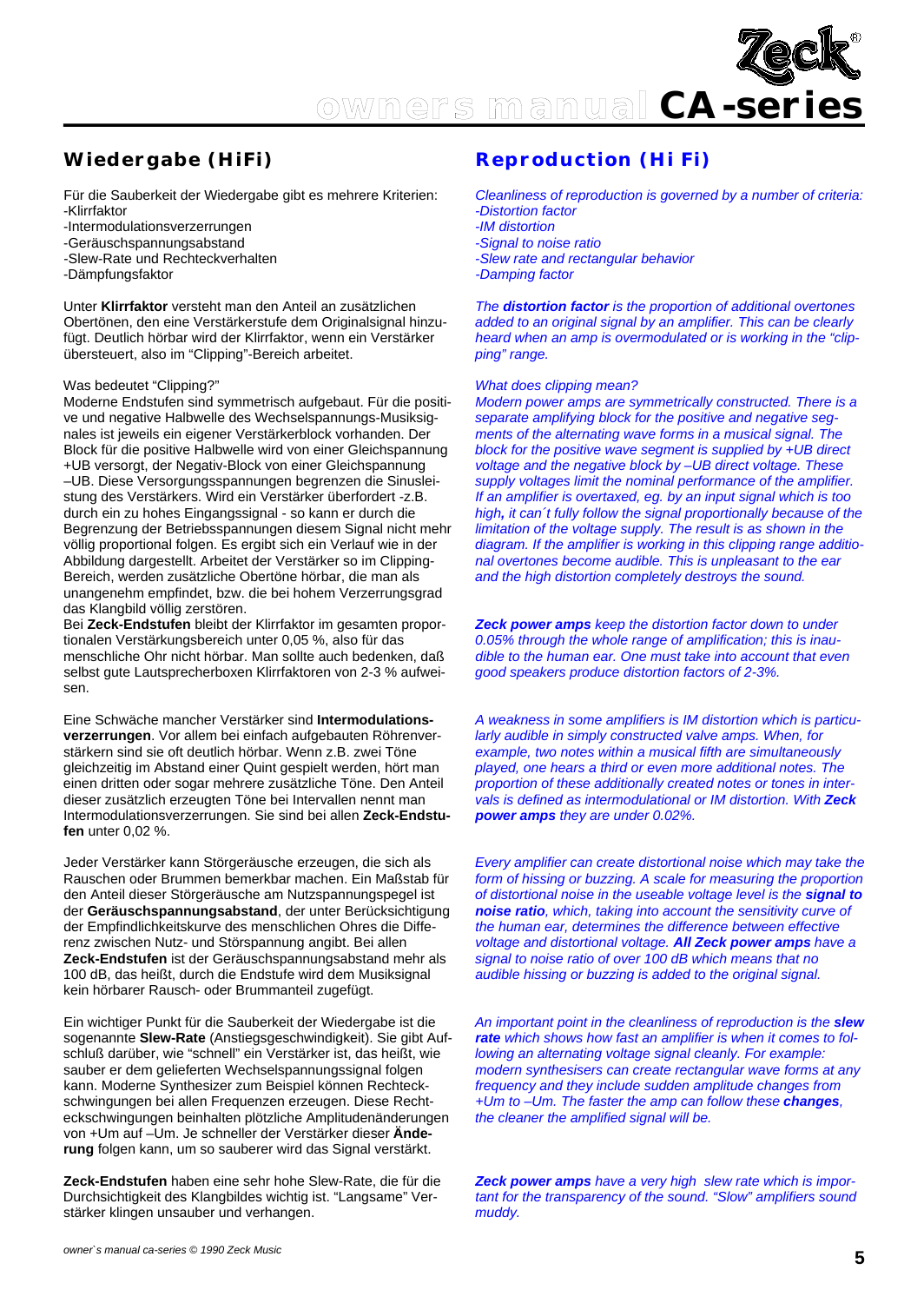

Für gute Baßwiedergabe ist ein weiterer Punkt sehr wichtig: **Der Dämpfungsfaktor.**

Darunter versteht man den Quotient aus Boxenimpedanz und Innenwiderstand der Endstufe. Je geringer der Innenwiderstand der Endstufe ist, umso höher ist der Dämpfungsfaktor. Beispiel: Boxenimpedanz 8 Ohm, Endstufeninnenwiderstand 0,04 Ohm.

8 geteilt durch 0,04 ergibt einen Dämpfungsfaktor von 200. Um die Wichtigkeit des Dämpfungsfaktors zu verdeutlichen, kann jeder folgenden Versuch selbst machen: Man nimmt einen ausgebauten Lautsprecher und klopft mit dem Finger auf die Membran. Die Membran gibt nach und es wird ein Ton hörbar. Schließt man beide Anschlußpole kurz und wiederholt den Versuch, gibt die Membran so gut wie nicht nach und es ist kaum etwas zu hören.

Die Erklärung ist einfach: Die Schwingspule des Lautsprechers bewegt sich in einem Magnetfeld, wirkt also wie ein Generator, der eine Spannung erzeugt. Schließt man die Pole kurz, muß diese Spannung gegen eine Last von ca. 0 Ohm erzeugt werden, wozu eine sehr hohe Leistung notwendig wäre. Diese Eigenschaft macht man sich zunutze, indem man den Innenwiderstand der Endstufe soweit wie möglich gegen 0 Ohm legt. So folgt der Lautsprecher nur dem verstärkten Wechselspannungssignal. Unkontrollierbares Überschwingen wird verhindert, da bei Eigenschwingungen der Lautsprecher gegen diese Last von ca. 0 Ohm arbeiten muß.

**Zeck-Endstufen** haben Dämpfungsfaktoren von über 200 bei 8 Ohm-Betrieb.

#### **Bipolar oder MOS-Fet-Technik**

In der Endstufentechnik gibt es zwei Systeme, die sich durchgesetzt haben: die **bipolar-Technologie** und die **MOS-Fet-Technologie.**

Bei der **bipolar-Technologie** wird die Leistung durch bipolare Endtransistoren erzeugt (npn- und pnp- Typen), welche wiederum durch bipolare Treiber- und Vortreibertransistoren angesteuert werden. In dieser Verstärkungskette werden sowohl die Spannung als auch der Strom verstärkt, das heißt, ein kleinerer Leistungstransistor steuert einen größeren.

Bei der **MOS-Fet-Technologie** erzeugen die Endtransistoren (Feldeffekt-Transistoren) den Strom, der zur Leistung notwendig ist (Leistung = Strom x Spannung). Die Ansteuerung dieser Fets erfolgt durch Spannung, also leistungslos. Im Klang unterscheiden sich diese beiden Systeme vor allem in der Höhenwiedergabe und der Durchsichtigkeit. Durch die leistungslose Ansteuerung ist der MOS-Fet-Transistor "schneller", das heißt, die Anstiegsgeschwindigkeit (Slew-Rate) ist größer als bei der bipolar-Technik.

Aber: Die herkömmliche MOS-Fet-Technik zeigt einige wesentliche Nachteile:

*A further point in connection with bass reproduction is very important:*

#### *The damping factor*

*This is the quotient of speaker impedance and internal resistance in the amp. The lower the internal resistance of the power amp is the higher is the damping factor.*

*Example: speaker impedance 8 Ohms, power amp internal resistance 0.04 Ohms. 8 divided 0.04 produces a damping factor of 200. In order to stress the importance of the damping factor anyone can make the following test: take a dismantled loudspeaker and tap the membrane with a finger. The membrane yields and a tone can be heard.* 

*If one short circuits the connecting terminal and repeats the experiment the membrane will hardly yield at all and virtually nothing can be heard.*

*The explanation is simple: the speaker´s oscillation spool moves in a magnetic field and functions like a generator which creates voltage. If one short circuits the terminal, the voltage must be created against a resisting load of about 0 Ohms so that the speaker only follows the amplified alternating voltage. Uncontrollable hyper-oscillation is prevented as self induced oscillation in the speaker is offset by 0 Ohm resisting load.*

*Zeck power amps have damping factors of over 200 at 8 Ohms operation.*

#### *Bipolar or MOS-Fet technology*

*Two systems of power amp technology have found success on today´s market: bipolar technology and MOS-Fet technology.*

*In bipolar technology performance is produced by bipolar transistors (types npn and pnp) which in turn are run by bipolar drive and pre-drive transistors. The voltage as well as the current are amplified in this chain of amplification which means that a smaller performance transistor drives a larger one. In MOS technology the terminal transistors (Field Effect Transistors) produce the current which is essential to the performance (performance= current x voltage).The sounds of these two systems differ from one another, above all in their trebles reproduction and transparency. The MOS-Fet transistor is faster because of the nonperformance drive and this means that the slew rate is greater than in bipolar technology.*

*But: conventional MOS-Fet technology reveals certain definite disadvantages:*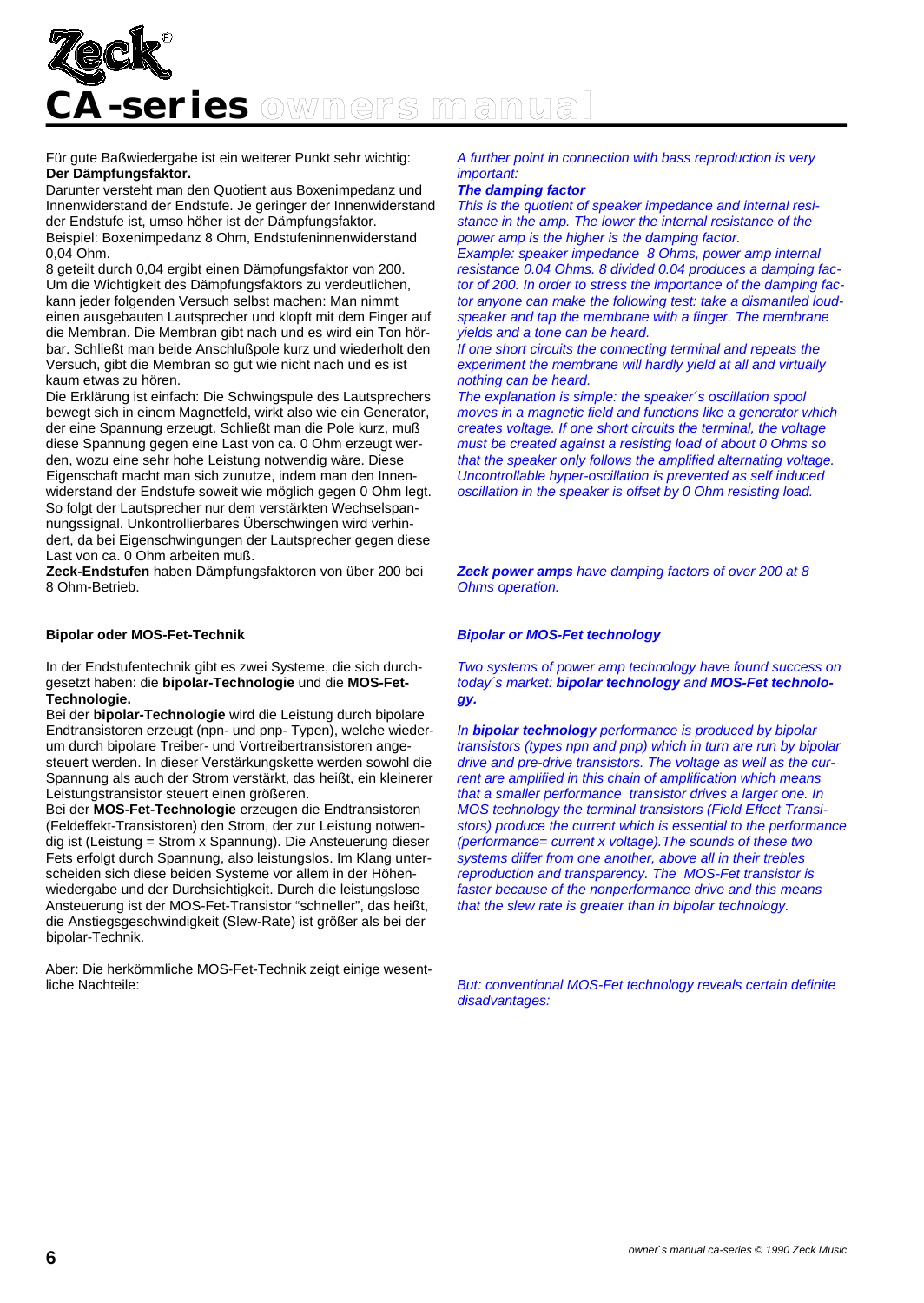

- die meisten MOS-Fet Endstufen verfügen über keine zusätzlichen Schutzschaltungen (z.B. gegen Kurzschluß), da durch seinen internen Aufbau der MOS-Fet sich selbst schützt. Wenn jedoch eine MOS-Fet Endstufe öfters überlastet oder kurzgeschlossen wird, ist es möglich, daß der MOS-Fet durch diese ständige Überforderung ermüdet. Dadurch steigt das Ausfallrisiko.
- der Anschluß niedriger Boxenimpedanzen ist bei MOS-Fet Endstufen nur sehr schwer realisierbar. Üblicherweise sind MOS-Fet Endstufen für Impedanzen von 4 Ohm oder mehr ausgelegt.
- der deutlichste Nachteil des MOS-Fet ist: er behält immer einen Rest-Innenwiderstand, der etwa um den Faktor 20 höher ist als bei bipolaren Typen. Dadurch ist der Dämpfungsfaktor schlechter und die Verlustleistung bei Vollaussteuerung höher. Für den Musiker bedeutet dies: die Baßwiedergabe ist nicht so sauber und die MOS-Fet Endstufe wird bei Vollast heißer als eine bipolar-Endstufe.

Neben diesen Nachteilen besitzt die herkömmliche MOS-Fet Endstufe jedoch einen ganz wichtigen "kaufmännischen" Vorteil: sie ist durch wenige Bauteile sehr einfach und damit kostengünstig herzustellen. Deshalb sind sogenannte "Billig-Endstufen" durchweg in MOS-Fet-Technologie aufgebaut.

Bereits 1986 hat Zeck eine neue Schaltungsphilosophie entwickelt, die die Vorteile beider Systeme vereint ohne die Nachteile zu übernehmen: die **Zeck bi-MOS-Technik.**

**bi** steht für **bipolar**, **MOS** für **MOS-Fet.**

Bei der Zeck **bi-MOS**-Technik steuern MOS-Fet-Transistoren die bipolaren Hochleistungs-Endtransistoren. Dadurch gewinnen diese Endstufen zusätzliche Vorteile:

- durch eine mehr als doppelt so hohe Anstiegsgeschwindigkeit (Slew-Rate) und eine deutlich kürzere Anstiegszeit wird die Durchsichtigkeit des Klangbildes und die Qualität der Höhenwiedergabe weiter verbessert
- durch die zusätzlichen Sicherheitsschaltungen (Temperaturschutz, Strombegrenzung, Gleichstromschutz) wird die Zuverlässigkeit nochmals gesteigert
- durch die Kombination mit bipolaren Hochleistungs-Endtransistoren sind weiterhin Impedanzen bis 2 Ohm anschließbar
- der sehr hohe Dämpfungsfaktor wurde nicht verringert, das heißt, die saubere Baßwiedergabe bleibt erhalten die **bi-MOS**-Technik erlaubt eine noch höhere Leistungsausbeute bei weniger meßbaren Verzerrungen (Gesamt-Klirrfaktor unter 0,02 %)
- *normal, modern MOS-Fet power amps have no additional safeguards (eg. against short circuiting) because MOS-Fet protects itself through its internal type of construction. However, if a MOS-Fet power amp is often subjected to overloading or short circuiting it is possible that the MOS-Fet will become weakened by such treatment. This raises the risk of failure.*
- *Connection of MOS-Fet power amps to low Ohm speaker impedances (eg. 2 Ohms) is hardly possible since most of them are usually designed for 4 Ohms or more.*
- *The most distinct disadvantage in MOS-Fet is that it maintains residue internal resistance which exeeds that of bipolar types by a factor of around 20. As a result the damping factor is worsened and performance loss is higher at full load than it is in bipolar power amps.*

*Apart from these disadvantages the conventional MOS-Fet power amp has an important economic advantage: its manufacture involves less costs due to the fewer parts that it requires. This is why "cheap power amps" are predominantly built using MOS-Fet technology.* 

*In 1986 Zeck developed a new circuit philosophy which combines the advantages of both systems without having to suffer the disadvantages. Zeck bi-MOS technology bi stands for bipolar and MOS for MOS-Fet.* 

*In our power amps we combine MOS-Fet and bipolar technology. In Zeck bi-MOS technology MOS-Fet transistors drive the bipolar high performance terminal transistors. As a result, these power amps have gained additional advantages:*

- *the transparency of sound and the quality of trebles reproduction is further improved by a slew rate which is more than twice as high and a much shorter rise time.*
- *Reliability has been further improved upon by additional safeguards (against overheating, short circuiting and direct current).*
- *Impedances down to 2 Ohms can still be connected thanks to the combination with bipolar high performance terminal transistors.*
- *The very high damping factor was not reduced which means that clean bass reproduction is maintainted. bi-MOS technology affords a higher performance yield with even less measurable distortion (complete distortion factor under 0,02%).*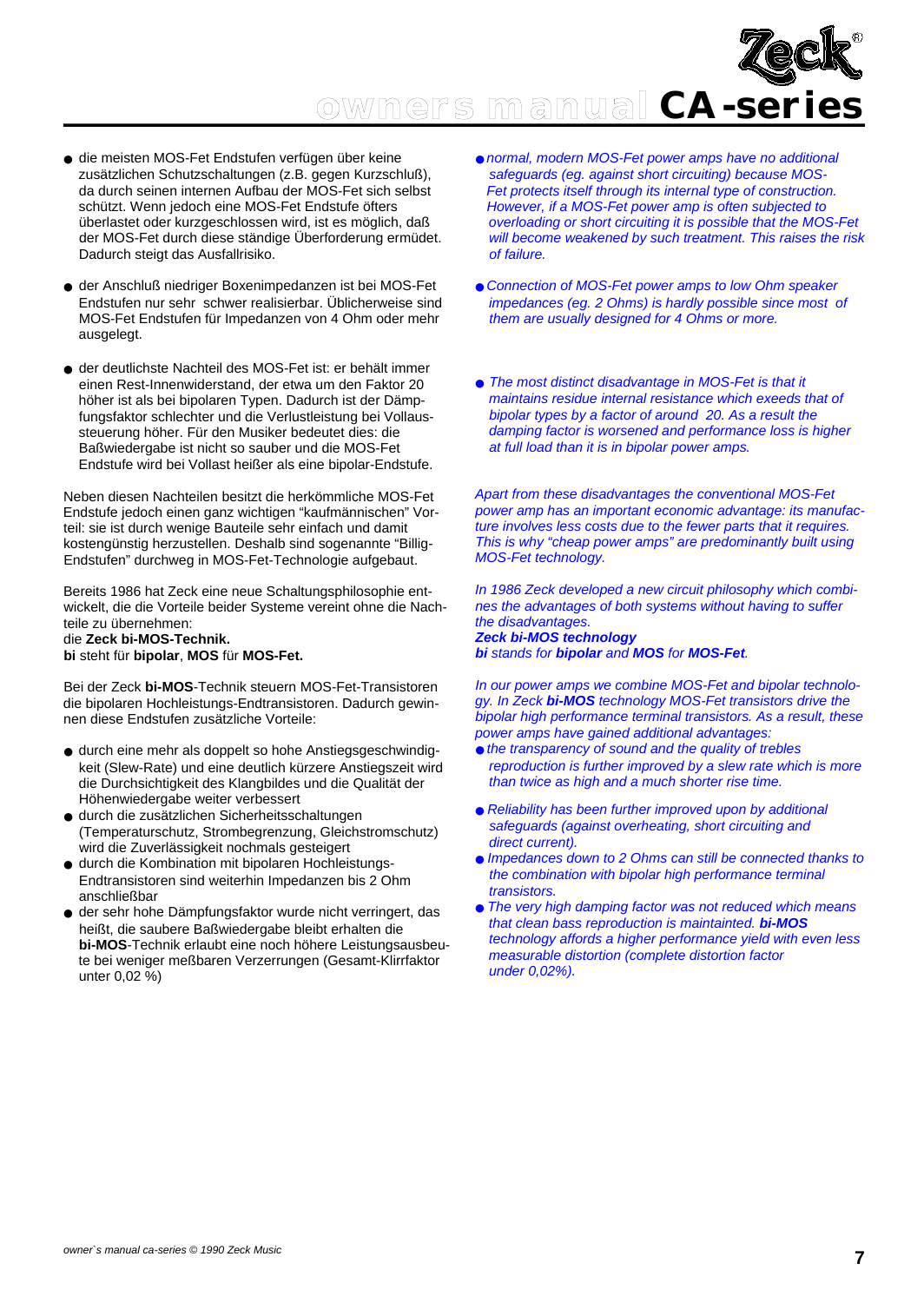# **CA-series owners manual**

#### **Das Zeck** dy loc**® Prozessorsystem**

ist eine weitere Entwicklung, die neue Maßstäbe in der Signalverarbeitung von Audio-Signalen im professionellen PA-Bereich setzt.

Bedingt durch die Konstruktion verfügen hart aufgehängte Musikerlautsprecher im Baßbereich über **weniger Auslenkungshub** als vergleichbare Hifi-Lautsprecher. Dies liegt im wesentlichen an der Tatsache, daß im Interesse eines hohen Wirkungsgrades Magnetspalt und Schwingspule gleich lang sind. Bei Auslenkungen im Baßbereich befindet sich sodann die Schwing-spule nur noch zum Teil im Magnetspalt und kann dadurch nicht mehr mit voller Kraft auf den theoretisch möglichen Hub ausgelenkt werden.

Es ergeben sich hierdurch **nicht lineare Verzerrungen** im Klang-spektrum der abgestrahlten Tiefbässe.

Nun wird häufig versucht, durch starke Anhebung der Klangregelung im Baßbereich diese nicht linearen Verzerrungen zu "übertönen".

Dies führt jedoch in der Regel zu Problemen - überlastete und dadurch clippende Endverstärker können zunächst das Klangbild und schließlich auch die Lautsprecher zerstören.

Wir haben nun nach Lösungen gesucht, diese nicht linearen Verzerrungen im Baßbereich zu erkennen, elektronisch auszugleichen und das gesamte Klangverhalten im Baßbereich zu verbessern.

**das Ergebnis: die Zeck** dy loc**® Prozessortechnik.**

#### **1.Klangverhalten**

Die Zeck dy loc®-Technik ermöglicht es, die nicht linearen Baßverzerrungen in der Box schon **in der Entstehung zu analysieren und zu korrigieren.**

Dabei werden **Phasenlage und Amplitude** soweit kompensativ ergänzt, daß sich ein extrem sauberes und klares Klangbild im Tiefbaßbereich ergibt. Die Baßwiedergabe ist sehr deutlich mit gutem Baßvolumen und sattem Klang. Wummernde oder dröhnende Bässe werden durch dieses Schaltungskonzept völlig eliminiert.

#### **2.Belastungsspektrum der Lautsprecher**

Die Phasen- und Amplitudenkorrektur der Zeck dy loc®-Technik arbeitet **dynamisch**, d.h. es wird ständig der momentane Belastungszustand des Lautsprechers überwacht. Die Amplitudenkorrektur ist dem tolerierten Maximalhub des Lautsprechers unterstellt und wird mit zunehmenden Pegel gleitend dynamisch ausgeregelt.

#### Durch dieses Regelsystem wird eine **thermische Überlastung des Lautsprechers ausgeschlossen.**

Die Zeck dy loc® -Schaltung ist technisch so realisiert, daß die Klangkorrektur im hörbaren Bereich zwischen 30 und 80 Hz vollzogen wird. Tiefere Frequenzen werden nicht beeinflußt, um unnötige Belastungen im nicht hörbaren Bereich zu vermeiden. Je Kanal ist eine doppelte Überwachungs- und Korrekturregelung vorhanden, bei welcher intelligente Filter aus der Digitalund Analogschaltungstechnik zur Anwendung kommen. Das Ausgangssignal zur Box wird ständig gemessen, digital umgesetzt und über digitale Regelkreise behandelt. Die gesamten Regelkreise arbeiten dadurch extrem schnell und sauber.

#### *The Zeck* dy loc*® processor system*

*is annother development, creating a new standard in audio signal processing.*

*Because of their stiff anchoring construction, PA and instrument speakers produce less thrust movement in the bass range than comparable hi-fi speakers. This is basically due to the fact that the magnet ring slot and oscillator coil are the same length in order to achieve higher effectivity.* 

*During thrust in the bass range only part of the oscillator coil remains in the ring slot which means that it can no longer reach the theoretically maximum thrust with full power.* 

*Non-linear distortion in the deep bass sound spectrum is the result.*

*Attempts are often made to cover up such non-linear distortion by increasing the EQ strongly in the bass range.* 

*This, however, usually leads to problems - overloaded, clipping power amps can firstly destroy the sound and finally the speakers themselves.*

*We looked for ways of recognizing the non-linear distortion in the bass range in order to even them out electronically and improve the whole sound behavior in the bass range.*

*Result: Zeck* dy loc*® processing technology.*

#### *1.Sound behavior*

*Zeck* dy loc*® technology make it possible to analyse non-linear bass distortion in speakers at their origin and then correct them.*

*Compensation is achieved by supplementing and thus improving phasing and amplitude so that the sound in the deep bass range becomes extremely clear and clean. Bass reproduction becomes very distinct, with good bass volume and full sound. Throbbing or droning basses are fully eliminated by this special design concept.*

#### *2.Speaker load spectrum*

*Zeck* dy loc*® phase and amplitude correction technology functions dynamically, i.e. the momentary speaker load condition is continually controlled. Amplitude correction is set according to the speaker´s maximum tolerable thrust movement and continually and gradually regulated.* 

#### *Thermic overloading of the speaker is ruled out by this regulating system.*

*Zeck* Dy loc*® system carries out sound correction in the audible range between 30 and 80 Hz. Deeper frequencies are not influenced in order to avoid unnecessary strain in the inaudible range. Each channel is subject to double control and correction by means of intelligent filters to be found in digital and analogue technology.*

*The outgoing signal to the speaker unit is continually measured, digitally transformed and treated by digital regulation circuits which work extremely quickly and cleany.*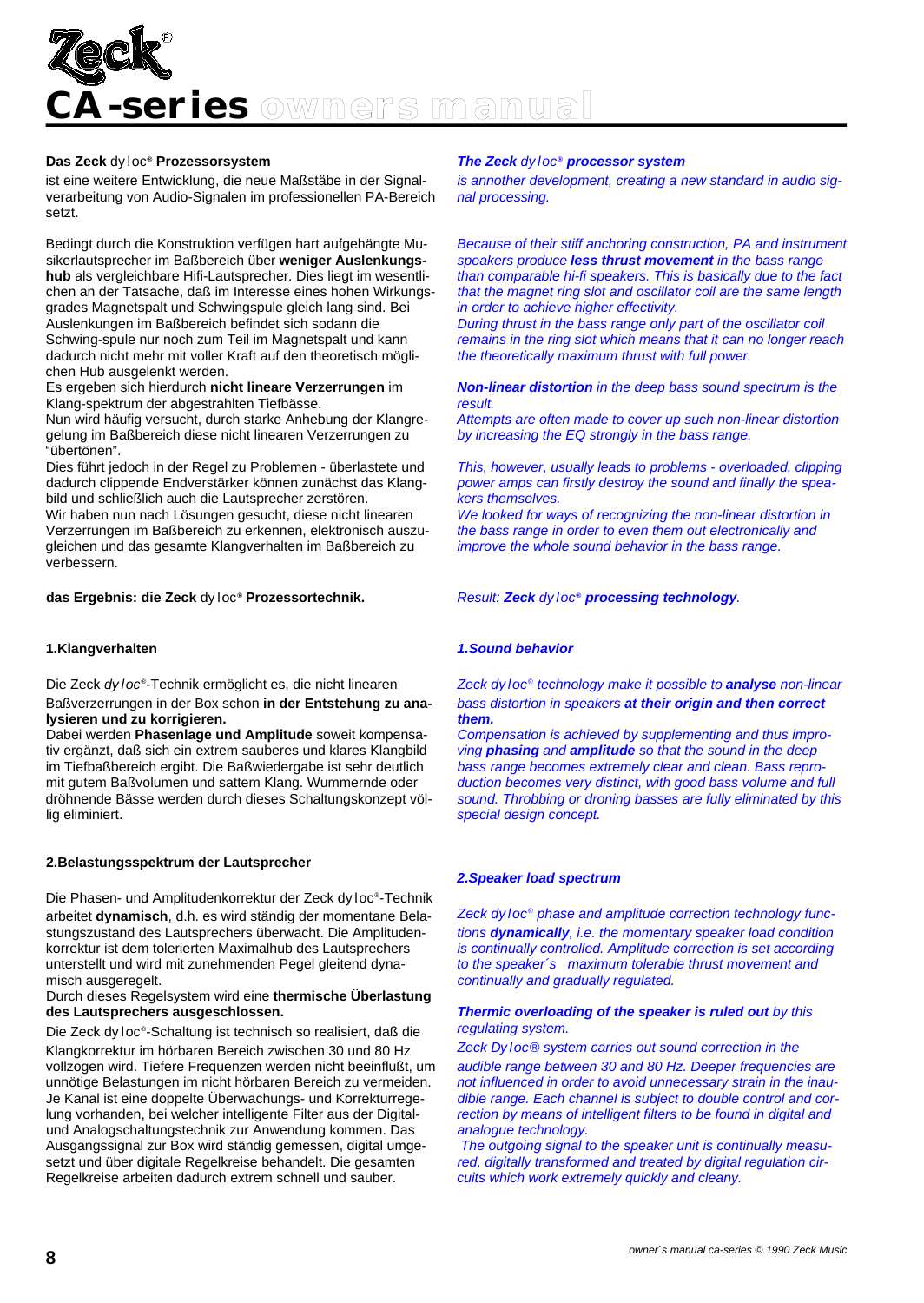

#### **Dynamischer Limiter**

Neben der Zeck dy loc® -Schaltung, welche völlig eigenständig das Klangverhalten im Bassbereich optimiert, kommt ein **unabhängig arbeitender dynamisch kontrollierter Limiter** zum Einsatz. Er erkennt pro Kanal das Auftreten nicht linearer Betriebszustände wie z.B. Übersteuerung oder falsche Impedanz und regelt entsprechend das Eingangssignal nach einem **akustisch optimierten Algorithmus** aus. Diese Regelung ist so aufgebaut, daß **keine Dynamik-Verluste** entstehen. Beide Regelsysteme - die Zeck dy loc® -Schaltung sowie der **dynamisch kontrollierte Limiter** - sind aufeinander abgestimmt und ergänzen sich in der Form, daß folgende Vorteile realisiert wurden:

- deutliche **Qualitätsverbesserung** des Klangbildes im **Baßbereich**
- **erhöhter Schutz der Lautsprecher** durch dynamische Basskorrektur
- **Überlastschutz** des gesamten Systems durch **dynamisch kontrollierten Limiter**
- **Dynamikgewinn** für das Gesamtsystem durch Zusammenwirken von dy loc® -Schaltung und dynamischem Limiter

#### Das Produkt: **Zeck CA-Serie dynamic controlled power amps**

Die Zeck CA-Serie verfügt über die oben erläuterten Regelkreise in Kombination mit hoher Ausgangsleistung. Die weitere Ausstattung:

- temperaturgesteuerter **Axiallüfter**
- Zeck bi MOS®-Technik
- LED-Anzeigen für **dyloc contour**, **dyloc control**, **dyn. Limiter**
- großflächige **LED-Aussteuerungszeilen**
- symmetrische **XLR-Eingänge**
- Klinkeneingänge**, die wahlweise** symmetrisch **oder** unsymmetrisch **benutzt werden können**
- **Verzögerte Lautsprecherzuschaltung**
- **Brückenschaltung**
- $\bullet$  überdimensioniertes extrahartes Netzteil mit Ringkerntrafo
- **Schutzschaltungen** gegen Kurzschluß, Leerlauf, Übertemperatur, Gleichspannung am Lautsprecher-Ausgang

#### **Leistungsdaten CA 800:**

- 2 x 230 W sinus an 8 Ohm
- 2 x 400 W sinus an 4 Ohm
- 2 x 500 W sinus an 2 Ohm
- 1 x 880 W sinus gebrückt an 8 Ohm

#### **Leistungsdaten CA 1000:**

- 2 x 280 W sinus an 8 Ohm
- 2 x 500 W sinus an 4 Ohm
- 2 x 620 W sinus an 2 Ohm
- 1 x 1100 W sinus gebrückt an 8 Ohm

#### **Leistungsdaten CA 1600:**

- 2 x 460 W sinus an 8 Ohm
- 2 x 800 W sinus an 4 Ohm
- 1 x 1600 W sinus gebrückt an 8 Ohm

#### und außerdem: **2 Jahre Vollgarantie**

*Apart from the Zeck* dy loc*® system, which optimises bass sound behavior fully independantly, an independant dynamic controlled limiter is also put to work. In each channel it recognizes non-linear operating conditions such as overload or wrong impedances and regulates the incoming signal according to an acoustically optimised algorithm. This regulation system is set so that no dynamic loss occurs.* 

*Both regulation systems, the Zeck* dy loc*® systems and the dynamic controlled limiter, are tuned to each other and enhance each other to produce the following advantages:*

- *clear improvement in the quality of the bass range sound*
- *improved speaker protection by dynamic bass correction.*
- *overload protection for the whole system by dynamic limiter*
- *dynamic gain for the whole system due to the cooperative effects of* dy loc*® system and dynamic controlled limiting.*

#### *The product:*

#### *Zeck CA-series dynamic controlled power amps*

*The Zeck CA series is equipped with the regulation circuits described above, together with high output performance. Further features:*

- *temperature controlled axial ventilator*
- *Zeck bi-MOS® technology*
- *LED displays for dyloc contour, dyloc control and dynamic*
- *controlled limiter*
- *Large format LED bargraph output displays*
- *balanced XLR inputs*
- *Delayed time speaker switching*
- *Bridging*
- *Large format, extra hard mains adaptor with radial core transformer*
- **Protection** switching against shorts, unconnected operation, *overheating, direct current at the speaker output.*

#### *Nominal Performance data CA 800:*

- *2 x 230 W at 8 Ohms*
- *2 x 400 W at 4 Ohms*
- *2 x 500 W at 2 Ohms*
- *1 x 880 W bridged at 8 Ohms*

#### *Nominal Performance data CA 1000:*

- *2 x 280 W at 8 Ohms*
- *2 x 500 W at 4 Ohms*
- *2 x 620 W at 2 Ohms*
- *1 x 1100 W bridged at 8 Ohms*

#### *Nominal Performance data CA 1600:*

- *2 x 460 W at 8 Ohms*
- *2 x 800 W at 4 Ohms*
- *1 x 1600 W bridged at 8 Ohms*

#### *Fully guaranteed for 2 years*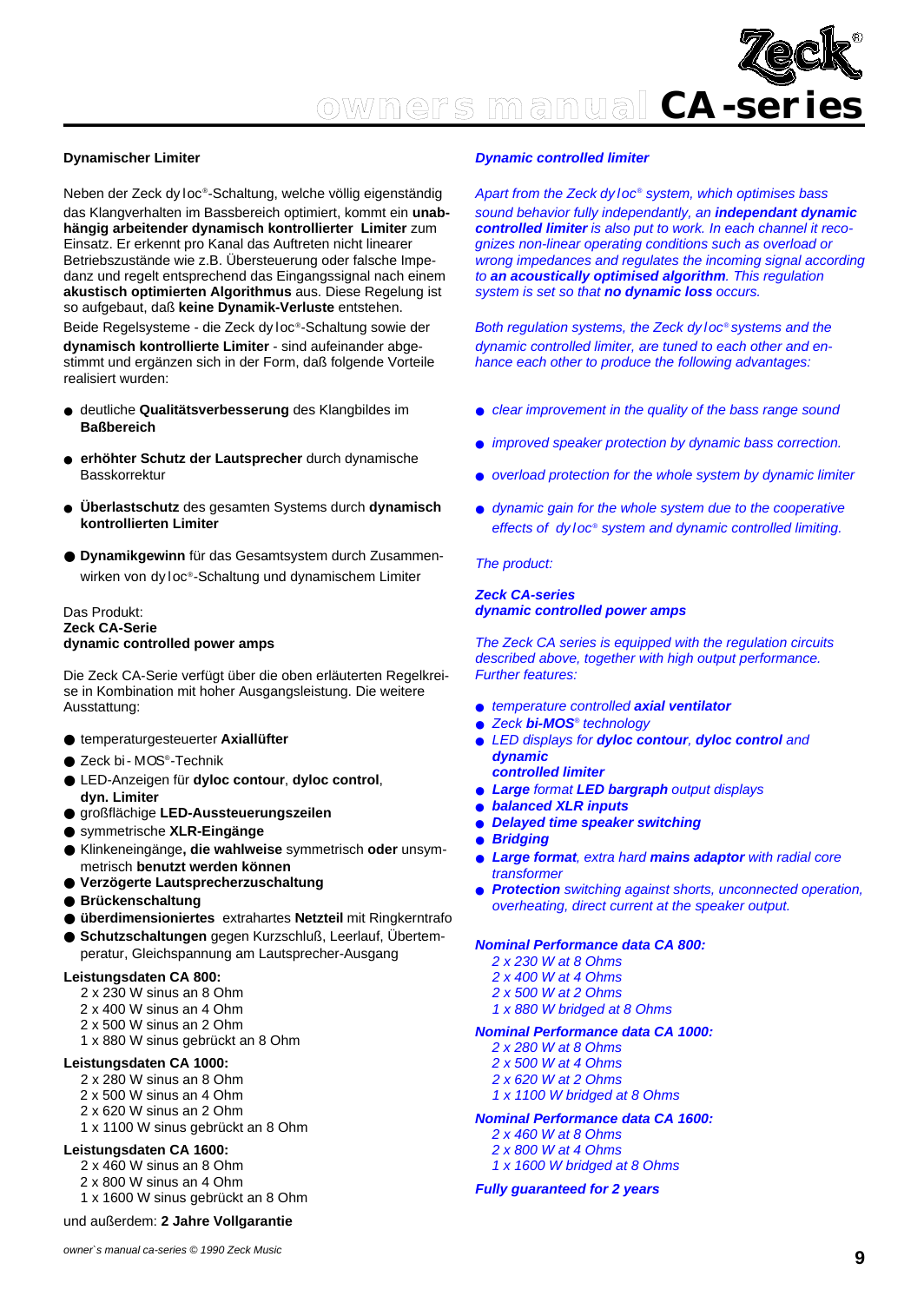# **Series** owners manual

### **Bedienung**

Die Endstufe wird mit dem "Power"- Schalter (1) eingeschaltet. Dabei leuchtet zunächst die grüne Anzeige "Power on" (3) und die rote Anzeige "protect" (4). Sobald das Relais die Lautsprecher zuschaltet, wechselt die rote Anzeige "Protect" in die grüne Anzeige "Output on" (5) über.

Die Lautstärke-Regler (2) sollte man bis mindestens - 24 dB aufdrehen. Zwischen \_ 24 dB und 0 dB liegt der Funktionsbereich des Limiters. Der Limiter begrenzt die Ausgangsleistung der Endstufe auf den Maximalwert. Dadurch werden Verzerrungen und Beschädigungen der Boxen verhindert. Der Limiter ist so ausgelegt, daß schnelle Dynamik-Spitzen nicht beeinflußt werden. Im Nennleistungs-Bereich geht so keine Dynamik verloren.

Die LED-Zeile (6) zeigt in 11 Schritten die Endstufenleistung an. Die Anzeige ist aufgeteilt in 7 grüne und 4 gelbe LEDs. Solange die Aussteuerung sich im grünen oder gelben Bereich bewegt, arbeitet die Endstufe im normalen Leistungs-Bereich. Der Aufdruck zwischen den LED-Zeilen gibt die abgegebene Leistung bei 4 Ohm-Betrieb an. Bei 8 Ohm-Betrieb reduziert sich die Leistung um etwa ein Drittel.

Beispiel: Der 300 Watt Punkt an 4 Ohm entspricht 200 Watt an 8 Ohm.

### **Operating**

*The power amp is switched on by means of the "Power" switch (1). At first the green "Power on" indicator (3) and the red "Protect" indicator (4), are lit up.*

*As soon as the relay switches the speaker in, the red "Protect" indicator goes off and the green "Output on" indicator (5) lights up.*

*One should turn up the volume control (2) to at least – 24 dB as the functioning range of the limiter is between \_ 24 dB and 0 dB. The limiter keeps the output performance of the power amp within its stated maximum performance range. This prevents distortion and damage to the speakers. The limiter is designed so that rapid dynamic peaks aren´t influenced so that no dynamics are lost within the nominal range of performance.*

*The LED bar graph (6) shows, in 11 steps, the level of the power amp performance and is devided into 7 green and 4 yellow LEDs. As long as the indicated level remains in the green and yellow areas the power amp is operating within its normal performance range.The printed details between the LED bar graphs indicate the performance level at 4 Ohms. When operating at 8 Ohms the performance is reduced by about a third.*

*Example: The 300 Watt point at 4 Ohms corresponds to 200 Watts at 8 Ohms.*



**10** *owner`s manual ca-series © 1990 Zeck Music*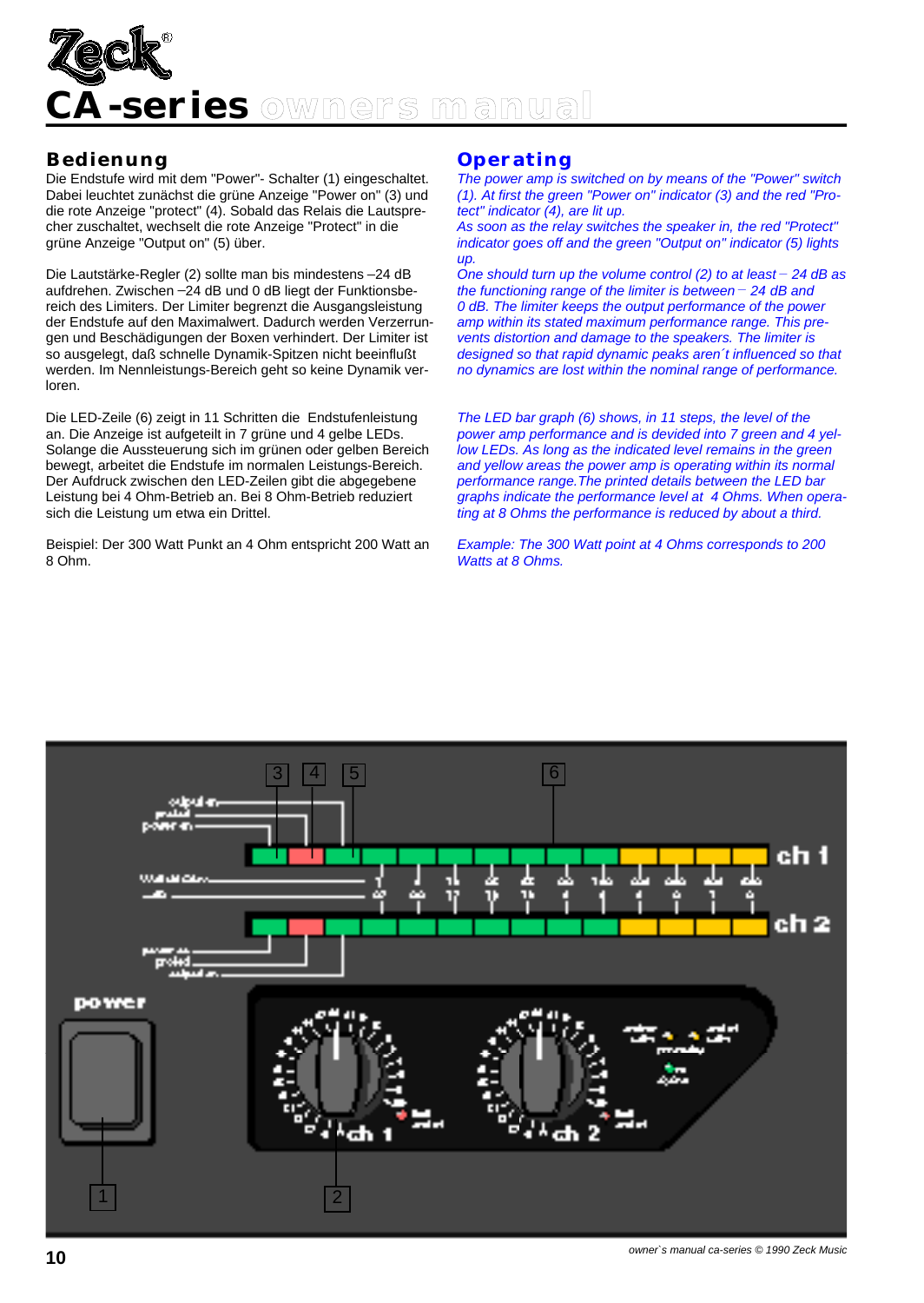

#### **LED "dyloc on"**

Wird der Schalter "dyloc processing" an der Rückwand in Stellung "on" gedrückt, so leuchtet auf der Frontseite die LED "dyloc on" (10). Bis die prozessorgesteuerte Bass-Kompensation aktiv wird, dauert es einige Sekunden. Während dieser Zeit werden Belastungszustand, Pegelverhältnisse und Phasenlage überprüft und sodann wird die dyloc-Kompensation aktiviert. Der Zeitpunkt der Aktivierung wird durch Aufleuchten der LED "Contour active" angezeigt.

#### **LED "Contour active"**

So lange die LED "Contour active" (8) mit voller Helligkeit leuchtet, arbeitet die "dyloc"-Bass-Kompensation mit Maximalpegel. Während dieses Arbeitsbereichs werden im Bassbereich Phase und Pegel mit Nennwert kompensiert.

Bei steigender Belastung wird die "dyloc"-Kompensation zum Schutz der Lautsprecher gleitend zurückgenommen. Der Beginn der Reduzierung der dyloc-Kompensation wird durch Aufleuchten der LED "Control active" angezeigt.

#### **LED "Control active"**

Je stärker die LED "Control active" (9) leuchtet, desto stärker wird die dyloc-Kompensation reduziert. Gleichzeitig verliert auch die LED "Controur active" (8) an Helligkeit. Beim theoretischen Maximalleistungswert der Endstufe = 100 % Sinus-Dauerleistung ist die dyloc-Kompensation auf 0 zurückgeregelt. Die LED "Contour active" ist erloschen und die LED "Control active" leuchtet voll.

Dieser Belastungszustand mit 100 % Sinus-Dauerleistung kommt natürlich in der Praxis kaum vor, denn alle Musiksignale sind dynamisch mit wechselnden Pegeln. Es ist deshalb durchaus normal, daß aufgrund wechselnder Belastungen die Limit-LEDs kurz aufleuchten können und trotzdem die "dyloc"-Kompensation noch teilaktiviert ist.

#### *"dyloc on " LED*

*If the "dyloc processing" switch at the rear is in the on position then the "dyloc on" LED on the front panel will also be lit (10). It takes a few seconds for the computer controlled bass compensation to become active. During this time load conditions, level ratios and phasing are checked through and the appropriate dyloc compensation is computed. The "contour active" LED lights up as soon as activation occurs.*

#### *"Contour active" LED*

*The "dyloc" bass compensation operates at maximum level as long as the "Contour active" LED (8) is fully lit. Within this working range, bass phasing and level are compensated at nominal value.*

*As the load increases, the "dyloc" compensation is gradually reduced to protect the speakers. The start of dyloc compensation reduction is displayed by the "Control active" LED lighting up.*

#### *"Control active" LED*

*The brighter the "Control active" LED (9) is lit, the more the dyloc compensation is reduced, while the "Contour active" LED becomes dimmer. At a theoretical maximum 100% continuous nominal performance of the power amp, the dyloc compensation is reduced to 0: the "Contour active" LED is out and the "Control active" LED is fully lit.*

*Of course, such a 100% continuous load condition hardly ever occurs in practice as all musical signals are dynamic, with fluctuating levels. For this reason, it's quite normal that the limit LEDs light up while the "dyloc" compensation is partially activated, due to load fluctuation.*



#### **11** *owner`s manual ca-series © 1990 Zeck Music*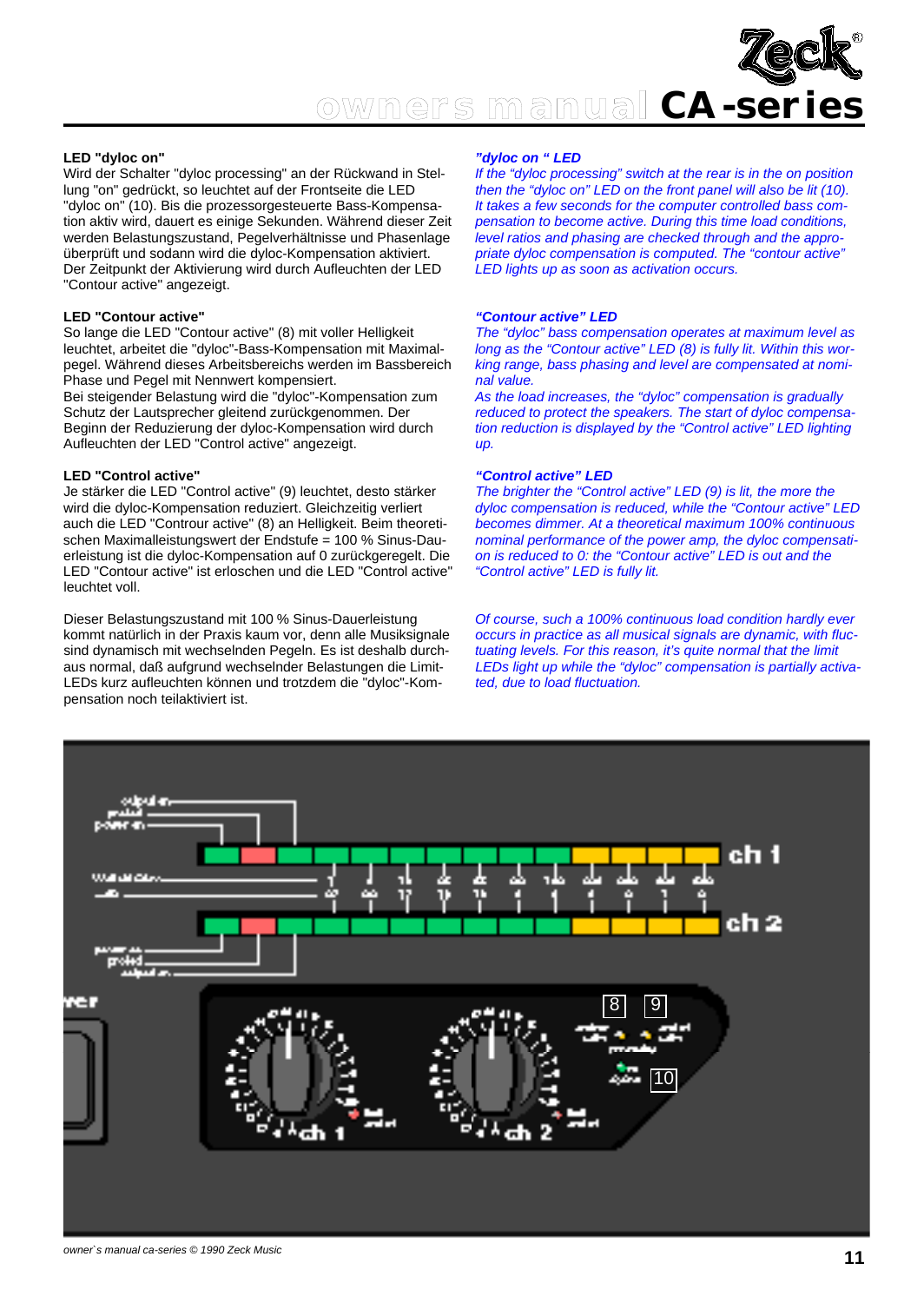

#### **Limiter**

Leuchten die roten "Limiter"-Anzeigen (7), neben den Lautstärkereglern auf, werden Leistungen produziert, die normalerweise Verzerrungen hervorrufen würden.

Der dynamische Limiter arbeitet dann in einem Bereich, in dem er kurze Dynamikspitzen zuläßt und bei längerem Überschreiten des Maximalpegels die abgegebene Leistung auf ihren Maximalwert begrenzt.

#### **Pegelverhältnisse**

Im folgenden Diagramm sind die **Pegelverhältnisse** während "dyloc"-processing dargestellt (vereinfacht für Sinus-Dauerleistung, gemessen mit rosa Rauschen)

#### **Lüfter**

Die CA 800, CA 1000 und CA 1600 verfügen über 2 eingebaute Axiallüfter, welche die Kühlluft an der Frontseite ansaugen und zum größten Teil an der Rückwand ausblasen. Ein Teilstrom wird zur Kühlung des Transformators und des Netzteiles verwendet. Die Lüfter arbeiten in zwei Leistungsstufen: bis zu einer Kühlkörpertemperatur von ca. 50°C auf niedriger Drehzahl, ab 50°C mit voller Leistung. Hierdurch ist sichergestellt, daß das Lüftergeräusch bei geringer Last (z.B. Studio) nicht störend wirkt.

#### *Limiter*

*When the limiter displays (7) next to the volume controls light up, performance is being produced which would normally cause distortion. The dynamic limiter is now working within a range which allows short dynamic peaks while limiting the maximum value during extended periods of overstepping the maximum level.*

#### *Level ratios*

*The following diagram shows the level ratios during "dyloc" processing (simplified for nominal continuous performance, measured using pink noise).*

#### *Ventilator*

*The CA 800, CA 1000 and CA 1600 are equipped with two integrated axial ventilators which suck cool air through the front panel and blow most of it out at the rear. The remaining airstream is used for cooling the transformers and mains adaptor. The ventilators work at two performance levels: slower revolutions up to a cooling ribs temperature of 50 °C and at full performance above that temperature. This ensures that ventilator noise is not disturbing during lower performance, such as in the studio.*



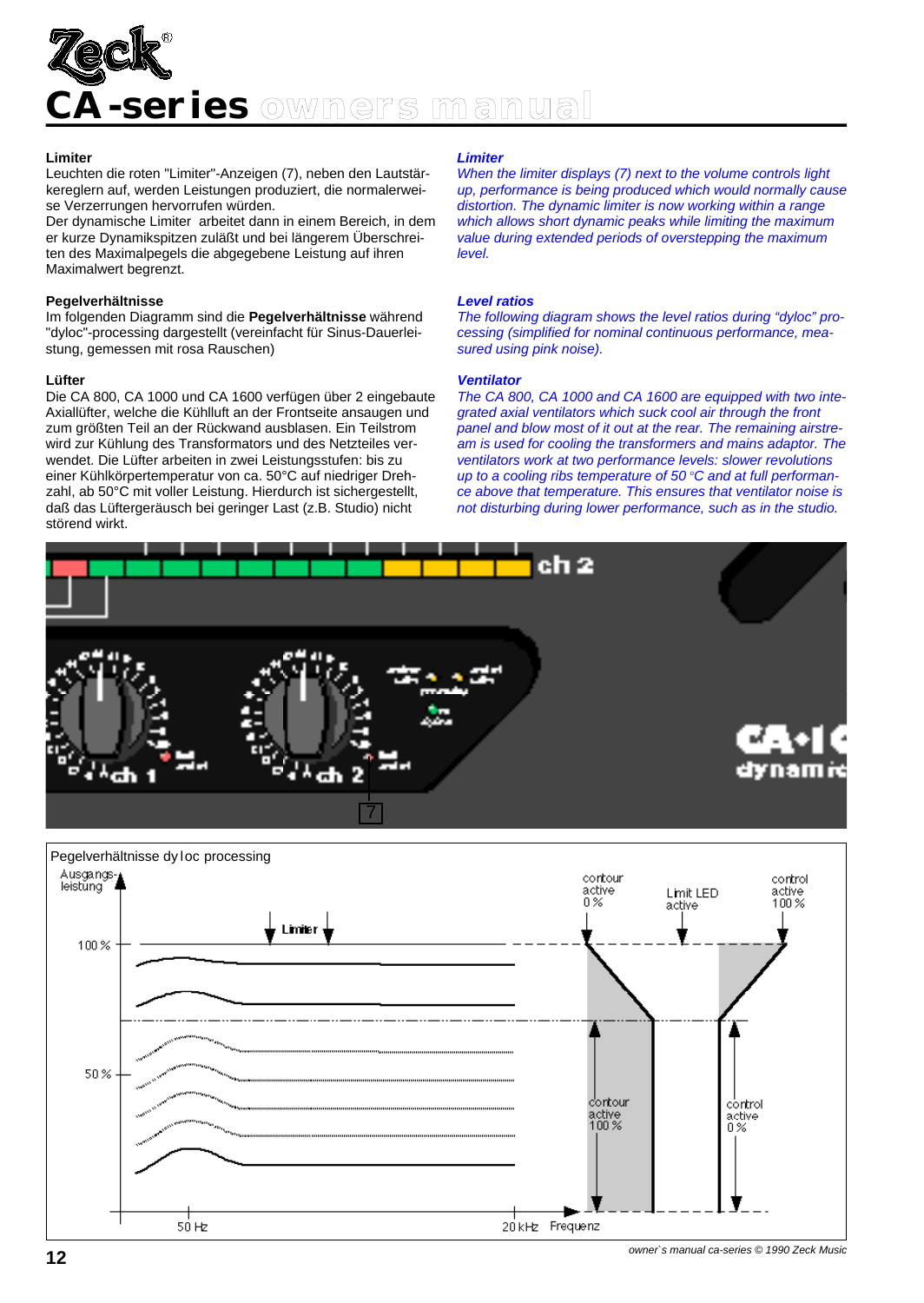

#### **Rückseite**

Auf der Rückseite befinden sich alle Ein- und Ausgänge, der "Bridge"- Schalter, der "Ground Lift"-Schalter, der dy loc-Schalter, die Gerätesicherung sowie die Buchse für das Netzkabel. Alle Eingänge (Input channel 1 / channel 2) sind symmetrisch (balanced) ausgelegt. Die XLR- Buchsen und die Stereo-Klinkenbuchsen sind pro Kanal jeweils parallel verbunden. Die Eingänge der Klinkenbuchsen werden automatisch unsymmetrisch (unbalanced), wenn ein Mono-Klinkenstecker (Mono-Plug) benutzt wird. Bei symmetrischen Eingangssignalen ist die Eingangsempfindlichkeit auf mindestens 1 V RMS ausgelegt. Wird mit einem unsymmetrischen Eingangssignal gearbeitet, ändert sich die max. Eingangsempfindlichkeit auf mindestens 2 V RMS.

Die Lautsprecher-Ausgänge (speaker out) sind als Speakon-Verbindung und mit Schraubklemmen (Binding Posts) ausgeführt. Wegen der hohen Ströme, die die Endstufen liefern können, sind weder Klinkenbuchsen noch XLR-male Anschlüsse geeignet (Erwärmung, hohe Übergangswiderstände, VDE-Sicherheit).

Speakon-Verbindungen haben eine Strombelastbarkeit von mindestens 30 Ampère pro Kontakt, sind schnell gesteckt und gegen unbeabsichtigtes Herausziehen gesichert.

#### *Rear panel*

*All inputs and outputs, the bridge mode switch, the ground lift switch, the* dy loc *switch, the fuse and the mains lead socket are to be found on the rear panel.*

*All the inputs (channel 1 / channel 2) are balanced and the XLR sockets and the stereo jack sockets have parallel connections on each channel. The jack input sockets automatically become unbalanced when mono jack plugs are used.*

*The input sensitivity of balanced signals is set at 1 V RMS. With unbalanced signals the input sensitivity is altered to a minimum of 2 V RMS.*

*The speaker outputs (speaker out) are Speakon connectors and binding posts. Because of the high current which these amps can produce jack and XLR male sockets are not suitable (heating up, high transition resistances).*

*Speakon connections can take a current load of at least 30 Ampères per contact, are quickly connected and are protected against unintentional extraction.*



**13** *owner`s manual ca-series © 1990 Zeck Music*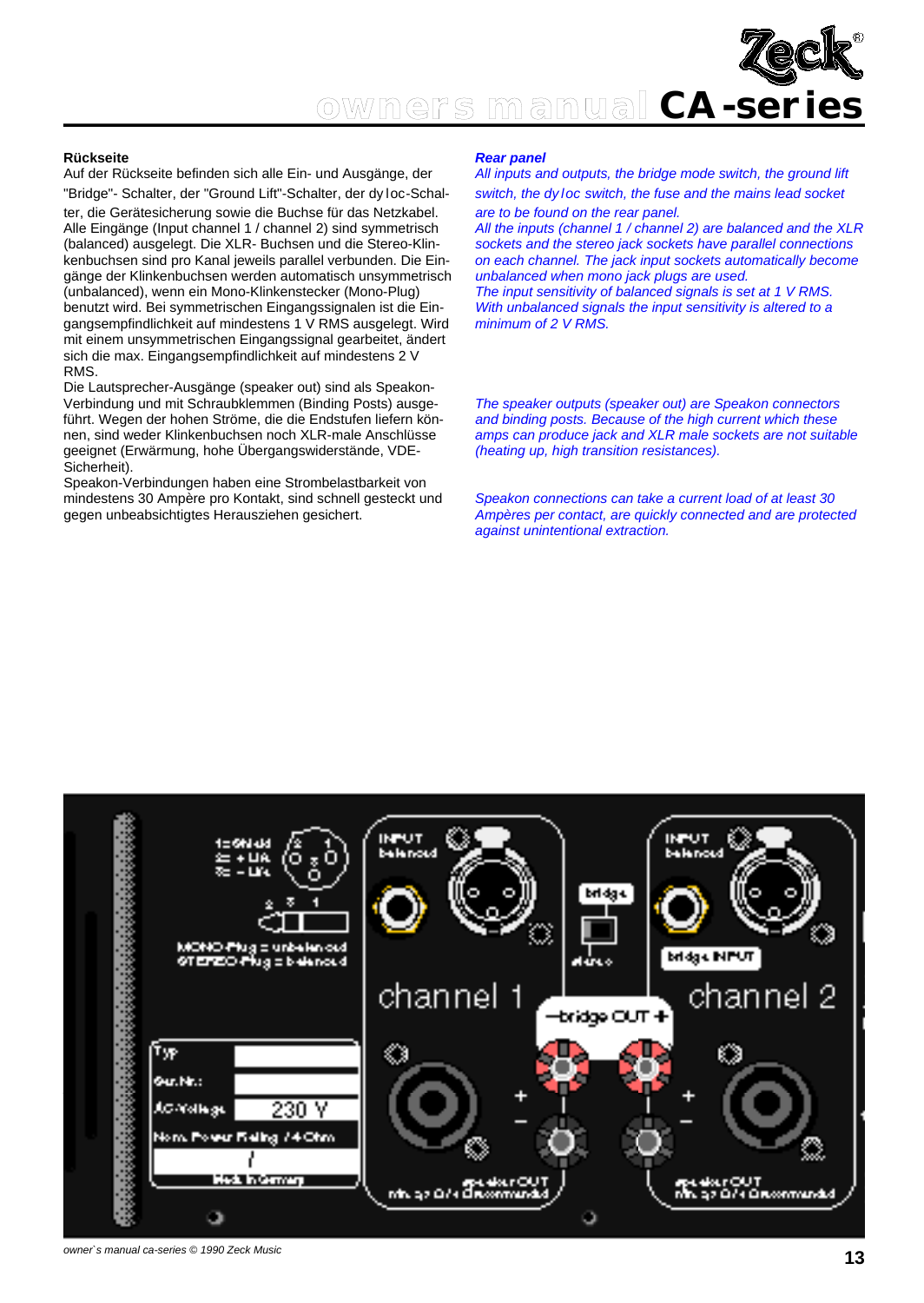# **Series** owners manual

#### **Bridge**

Benötigt man eine höhere Leistung als die Stereo-Nennleistung, so kann man die Endstufe auf gebrückten Betrieb umschalten. In diesem Falle verstärkt **\_** vereinfacht ausgedrückt**\_** der rechte Kanal die positive Halbwelle des Wechselspannungs-Musiksignals, der linke Kanal die negative Halbwelle. Zur Umschaltung auf Brückenbetrieb (Bridge) den Schalter ("bridge") von "Stereo" auf "Bridge" stellen. Als Eingang muß dann Kanal 2 ("Bridge Input") benutzt werden. Als Lautsprecherausgang sind dann die beiden roten Schraubklemmen ("Bridge Out") in Betrieb. Zur Vereinfachung sind bei den Schraubklemmen die Kontakte mit + und - bezeichnet. + bedeutet "Life", **\_** bedeutet "Ground".

Bei Brückenbetrieb zeigen beide LED-Zeilen die Aussteuerung an, die Lautstärke wird am Lautstärkeregler "ch 2" eingestellt. Die optimale Leistungsausbeute bei Brückenbetrieb erhält man bei Anschluß eines 8 Ohm-Lautsprechersystems. Bei kleineren oder höheren Impedanzen sinkt die Brückenleistung.

#### **Endstufen-Stacking**

Will man mehrere Endstufen an einem Mischer anschließen, kann man das Signal über eine der Eingangsbuchsen (z.B. Klinkenbuchse) zuführen und aus dem parallel geschalteten Eingang (XLR-female) zur nächsten Endstufe weiterleiten.

#### **Wichtig!**

Endstufen-Stacking mit Patch-Kabeln sollte unbedingt mit **Stereo**-Klinkenkabeln durchgeführt werden. Andernfalls kann es je nach Beschaltung der symmetrischen Mischer-Ausgangsbuchse zu Verzerrungen kommen.

Das gilt auch für den Fall, wenn das Signal von einem Eingang zun anderen geschleift wird, wenn also der linke und rechte Kanal der Endstufe das gleiche Mono-Signal verstärken sollen und die Option "Bridge-Mode" nicht verwendet wird.

#### *Bridge mode*

*If one requires more than the nominal stereo performance the power amp can be switched to bridge mode. In this case the right hand channel (putting it simply) amplifies the positive wave segment and the left hand channel amplifies the negative wave segment in the alternating voltage of the signal. Switching to the bridge mode involves switching from "Stereo" to "Bridge". Channel 2 then becomes the only input ("Bridge Input") and the red binding posts ("Bridge Out") come into operation as the speaker outputs. To simplify matters, the binding post contacts are marked with + and \_ . + equals live and \_ equals ground.*

*Both LED bar graphs display the performance level and the volume is adjusted by the "*ch 2*" hand control. Maximum performance at bridge mode is achieved by connecting an 8 Ohm speaker system. Lower or higher impedances reduce the bridge mode performance.*

#### *Power amp stacking*

*If one wants to connect a number of power amps to a mixer the signal can be further directed out of the parallel input and into the next power amp and so on.*

#### *Important!*

*If power amps are stacked by linking signal from input to input, cables with stereo jacks should be used. Mono-cables can create problems with some mixing desks if the balanced outputs are used (e.g. distortion). Connecting channel 1 to channel 2 you should also do with stereo cables.*



**14** *owner`s manual ca-series © 1990 Zeck Music*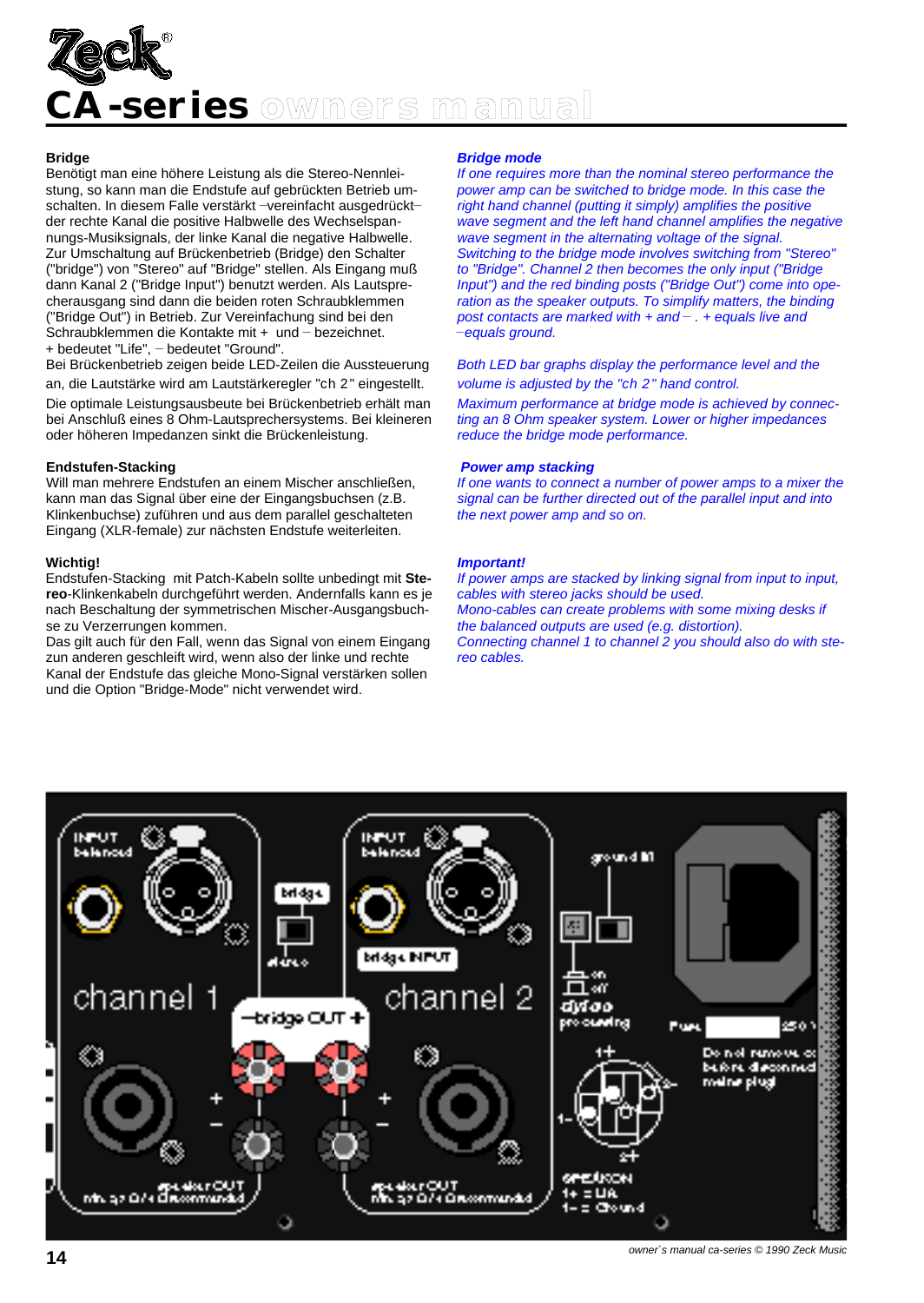

#### dy loc

Über den Druckschalter "dyloc processing" wird die processorgesteurte Signalverarbeitung ein bzw. ausgeschaltet. In gedrückter Position arbeitet der Processor. In nicht gedrückter Position wird das Signal linear verstärkt.

Ist der Schalter gedrückt, wird dieser Schaltzustand auf der Frontplatte mit der LED "process on" angezeigt. Bis dann die processorgesteuerte Signalverarbeitung aktiv wird, dauert es einige Sekunden.

#### **Ground lift**

Der ground lift-Schiebeschalter ermöglicht die Trennung der Gehäusemasse von der elektrischen Masse. Damit lassen sich zum Beispiel Brummschleifen, die entstehen können, wenn mehrere Geräte in einem 19"-Rack montiert sind, minimieren.

#### **Wichtig!**

Es muß darauf geachtet werden, daß das Gerät über den Erdkontakt der Schuko-Steckdose geerdet ist !

#### **Netzbuchse, Sicherung**

Die Netzbuchse entspricht der Europa-Norm. Zum Anschluß der Endstufen sollten nur genormte Euro-Kabel verwendet werden, die für die entsprechenden Leistungen zugelassen sind (Leistungsaufnahme siehe Techn. Daten) und dreiadrig, das heißt mit Schutzleiter ausgeführt sind (Kabel ist im Lieferumfang enthalten!).

Im Gehäuse der Netzbuchse ist die geräteseitige Sicherung für die Stromversorgung untergebracht. Sollte einmal eine Sicherung ersetzt werden müssen, dürfen nur Sicherungen verwendet werden, die dem Aufdruck und Eintrag auf der Rückseite der Endstufe entsprechen.

#### *dyloc*

*The "dyloc processing" button switches the computer controlled signal processing on and off. The processor works when the button is pressed and, when not pressed, the signal is unaffected. When the button is pressed the switched condition is indicated on the front panel by the "Process on" LED. It then takes a few seconds for the computer controlled signal processing to become active.*

#### *Ground lift*

*The ground lift switch allows separation of the housing mass from the electrical mass. This is how, for example, ground-loop droning, which can result from several pieces of equipment mounted in a 19" rack, can be kept to a minimum.*

#### *Important!*

*Always make sure that the equipment is earthed by connection to the earth contact on the plug.*

#### *Mains socket, fuse*

*The mains socket is Europeen norm. Mains connection of the power amps should be with Euro-cables which are designed for this kind of capacity (see technical specifications for capacity intake) and are triple poled with protective conductor. Mains cables are included with the equipment.*

*The mains supply fuse is integrated in the equipment's mains socket. If a fuse has to be replaced, only fuses complying to the details printed on the power amp's rear panel should be used.*

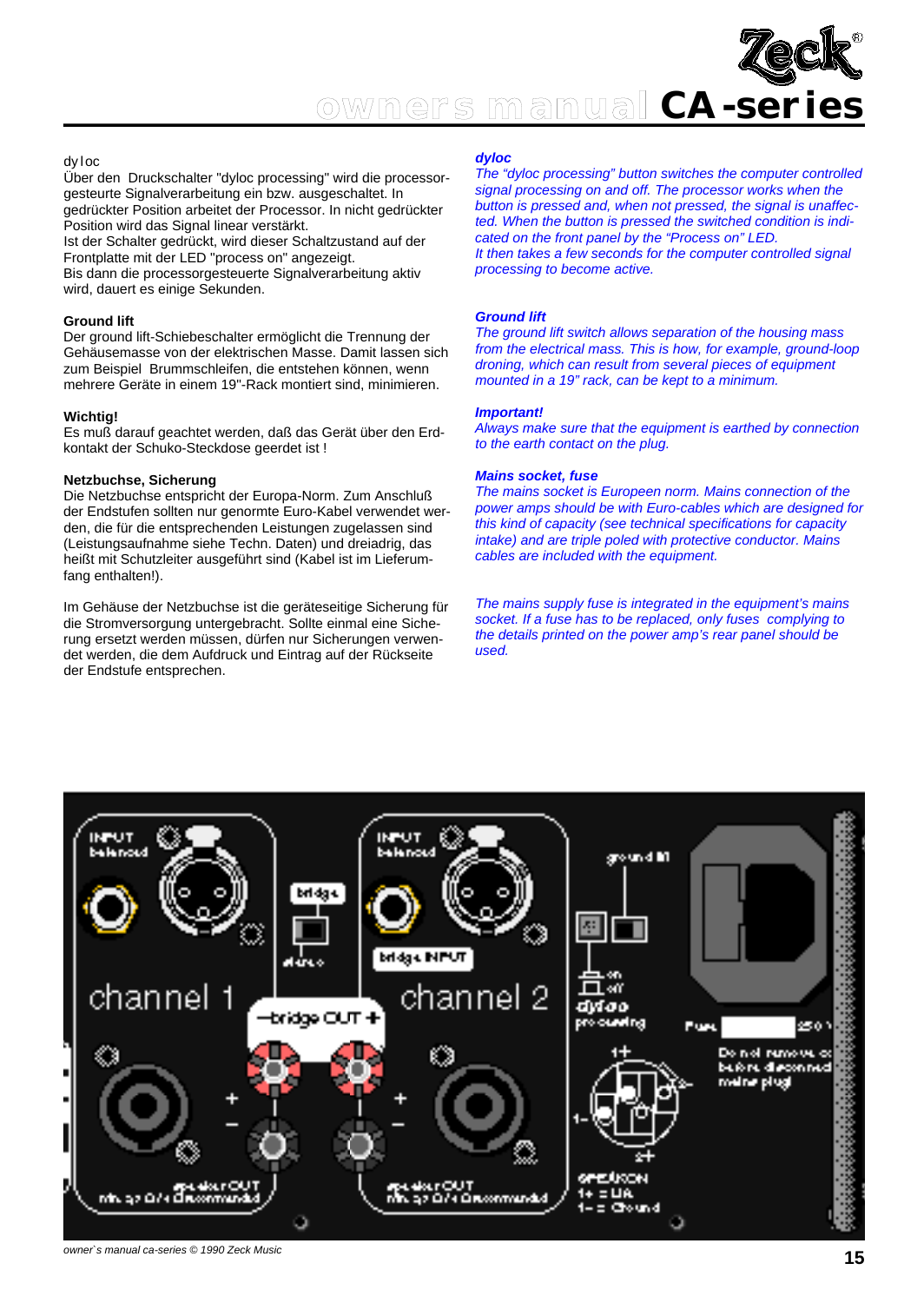

#### **Stecker / Buchsenbelegung**

# **Achtung!**

Die XLR-Eingänge der Zeck CA-Endstufenserie sind nach internationaler Norm belegt. das heißt:

Pin  $1 =$  shield

Pin  $2 = +$  life

Pin  $3 = -$  life

Bei Kombinationen dieser Endstufen mit Modellen der Zeck A-Serie (A-200, A-400, A-600, A-900 sowie A-202, A-402, A-602, A-902 und A-1202) kann es Phasenprobleme geben, denn bei diesen Modellen sind die XLR-Eingänge nach englischer Norm (Pin  $2 = -$  live, Pin  $3 = +$  live) beschaltet.

In diesem Falle sollten die Eingangsbelegungen der nach englischer Norm beschalteten Modelle dem neuen internationalen Standard angepaßt werden.

#### *Plug/socket connection order*

# **MAKE SURE**

*that connections to the CA power amps' XLR input sockets comply to the international norm:*

*Pin 1 = shield Pin 2 = live +*

*Pin 3 = live -*

*Combinations between these power amps and Zeck A-series models (A-200, A-400, A-600, A-900 and A-202, A-402, A-602, A-902, A-1202) can produce phasing problems as the XLR inputs on these models are wired according to the English norm*  $(\overline{Pin} 2 = live - and Pin 3 = live +).$ 

*In such cases, the input wiring order in these models should be changed from English to international norm.*